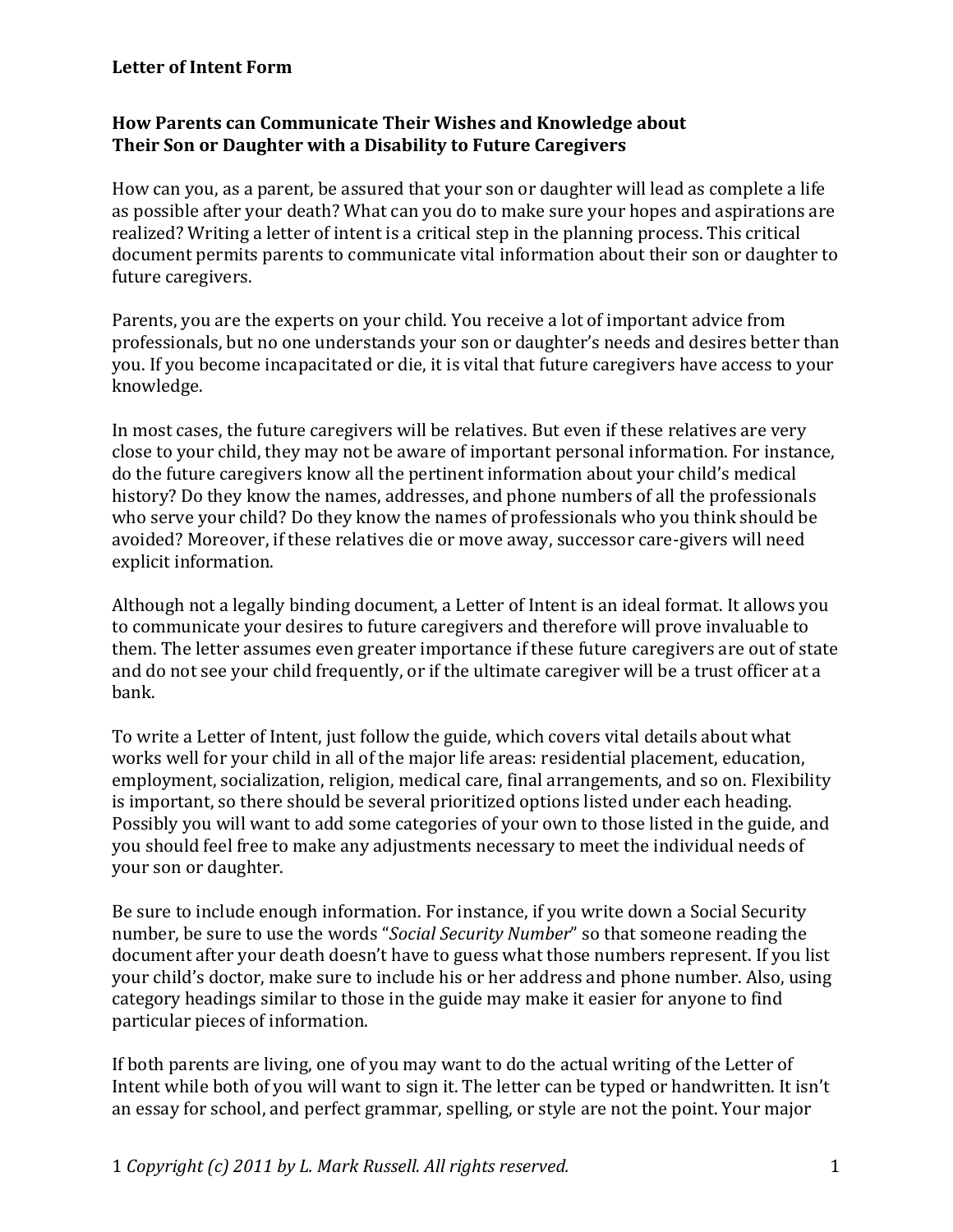concern is to make sure that your child will have a happy and meaningful life. Write clearly enough so that anyone who reads the letter in the future will understand exactly what you meant.

Some of the items we ask you to include in the Letter of Intent are discussed in my book, **Planning for the Future** (such as your child's finances, for example). If you don't have a copy of the book, just do your best. We can always make revisions later, either after we have talked or you have reviewed the book.

Each year you should take out the letter and review it to make sure it remains current. Choose the same date each year, perhaps your child's birthday, so you won't forget. Occasionally there will be a significant change in your child's life, such as a new residential placement or a bad reaction to medication, and the letter should be revised immediately if any such change occurs. Many clients keep the letter on a word processor so changes can be made more easily.

Here is the form template you can use...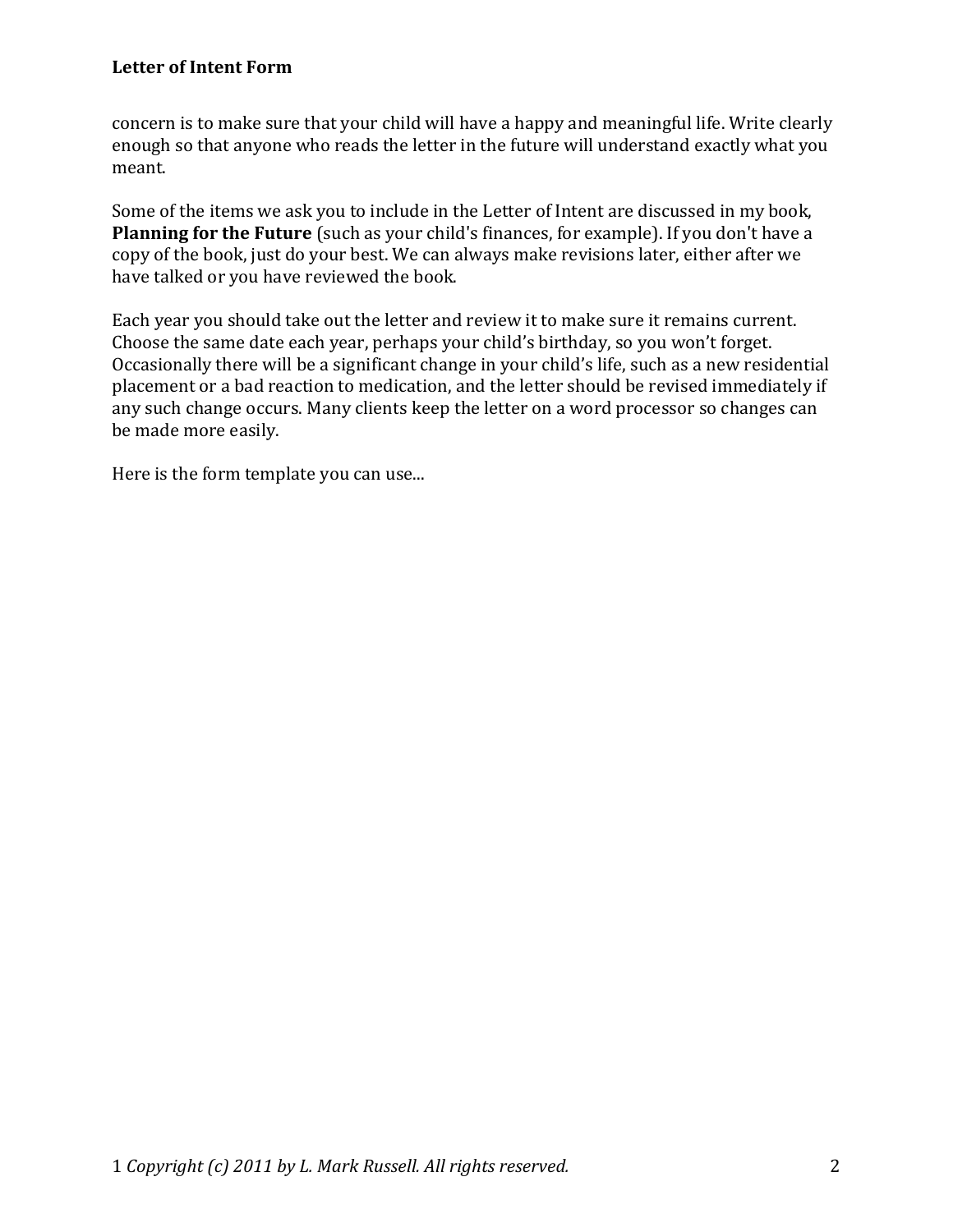# **Letter of Intent**

Written by:

Date:

(Relationship to the person with the disability—mother, father or both)

\_\_\_\_\_\_\_\_\_\_\_\_\_\_\_\_\_\_\_\_\_\_\_\_\_\_\_\_\_\_\_\_\_\_\_\_\_\_\_\_\_\_\_\_\_\_\_\_\_\_\_\_\_\_\_\_\_\_\_\_\_\_\_\_\_\_\_\_\_\_\_\_\_\_\_\_\_\_\_\_\_\_\_\_\_\_\_\_\_\_

To Whom It May Concern:

**Information About \_\_\_\_\_\_\_\_\_\_\_\_\_\_\_\_\_\_\_\_\_\_\_\_\_\_\_\_\_\_\_\_\_\_\_\_\_\_\_\_\_\_\_\_\_\_\_\_\_\_\_\_\_\_\_\_** (Father's name)

**General information**: List the father's full name, Social Security number, complete address, phone numbers for home and work, county or township, date of birth, place of birth, city/town/country where raised, fluent languages, religion, race, blood type, number of sisters, and number of brothers. Indicate whether he is a U.S. citizen.

**Marital status**: Indicate the father's marital status. If he is currently married, list the date of that marriage, the place the marriage took place, and the number of children from that marriage. Also list the dates of any previous marriages, names of other wives, and names and birth dates of children from each marriage.

**Family**: List the complete names of the father's siblings and parents. For those still living, list their addresses and phone numbers, as well as pertinent biographical information.

# **Information About \_\_\_\_\_\_\_\_\_\_\_\_\_\_\_\_\_\_\_\_\_\_\_\_\_\_\_\_\_\_\_\_\_\_\_\_\_\_\_\_\_\_\_\_\_\_\_\_\_\_\_\_\_\_\_\_** (Mother's name)

**General Information**: List the mother's full name, Social Security number, complete address, phone numbers for home and work, county or township, date of birth, place of birth, city/town/country where raised, fluent languages, religion, race, blood type, number of sisters, and number of brothers. Indicate whether she is a U.S. Citizen.

**Marital status**: Indicate the mother's marital status. If she is currently married, list the date of that marriage, the place the marriage took place, and the number of children from that marriage. Also list the dates of any previous marriages, names of other husbands, and names and birth dates of children from each marriage.

**Family**: List the complete names of the mother's siblings and parents. For those still living, list addresses and phone numbers, as well as pertinent biographical information.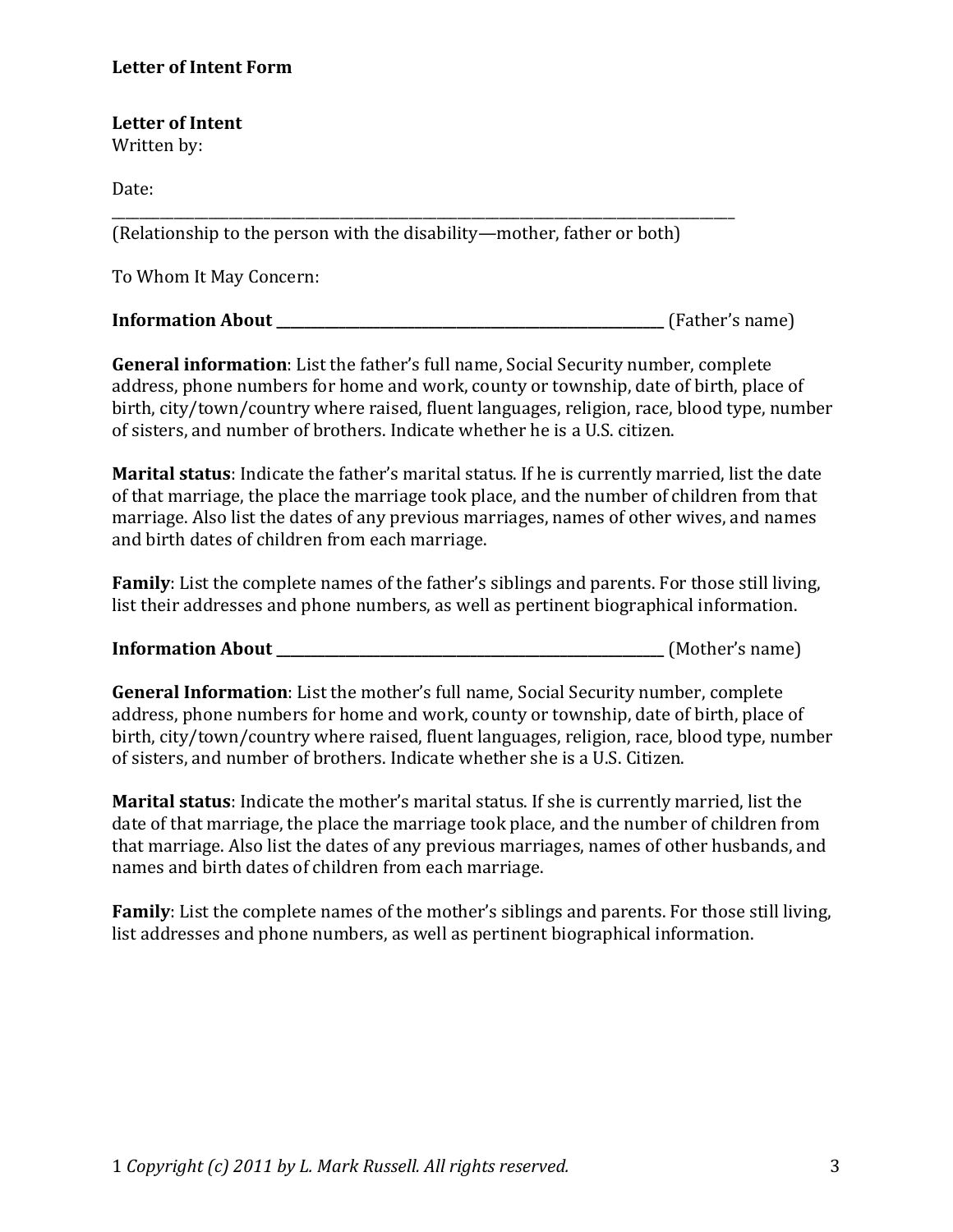| <b>Information About</b> | Your son or |
|--------------------------|-------------|
| daughter's name)         |             |

## **General Information**

**Name**: List the full name of your son or daughter. Also list the name he or she likes to be called.

**Numbers**: List your child's Social Security number, complete address, county or township, telephone numbers for home and work, height, weight, shoe size, and clothing sizes.

**More details**: List your child's gender, race, fluent languages, and religion. Indicate whether your child is a U.S. citizen.

**Birth**: List your child's date and time of birth, as well as any complications. List your child's birth weight and place of birth, as well as the city/town/country where he or she was raised.

**Siblings**: List the complete names, addresses, and phone numbers of all sisters and brothers. Which ones are closest to the person with a disability—both geographically and emotionally?

**Marital status**: List the marital status of your son or daughter. If married, list the spouse's name, his or her date of birth, the names of any children, and their dates of birth. Also list any previous marriages, as well as the names, addresses, and phone numbers for the spouses and children from each marriage.

**Other relationships**: List special friends and relatives that your child knows and likes. Describe the relationships. These people can play an invaluable role, especially if the trustee resides out-of-state.

**Guardians**: Indicate whether your child has been declared incompetent and whether any guardians have been appointed. List the name, address, and phone number of each guardian and indicate whether that person is a guardian of the person or guardian of the estate, plenary or limited.

If successor guardians have been chosen, list their full names, addresses, and phone numbers. Even if your child has no guardian, it is often wise to state in the Letter of Intent your wishes about who you want to act as guardian if one is needed in the future. Make sure you have spoken with them.

**Advocates**: List the people, in order, who you foresee acting as advocates for your child after your death. Make sure you have spoken with them.

**Trustee**: Indicate whether you have set up a trust for your child and list the full names, addresses, and phone numbers of all the trustees.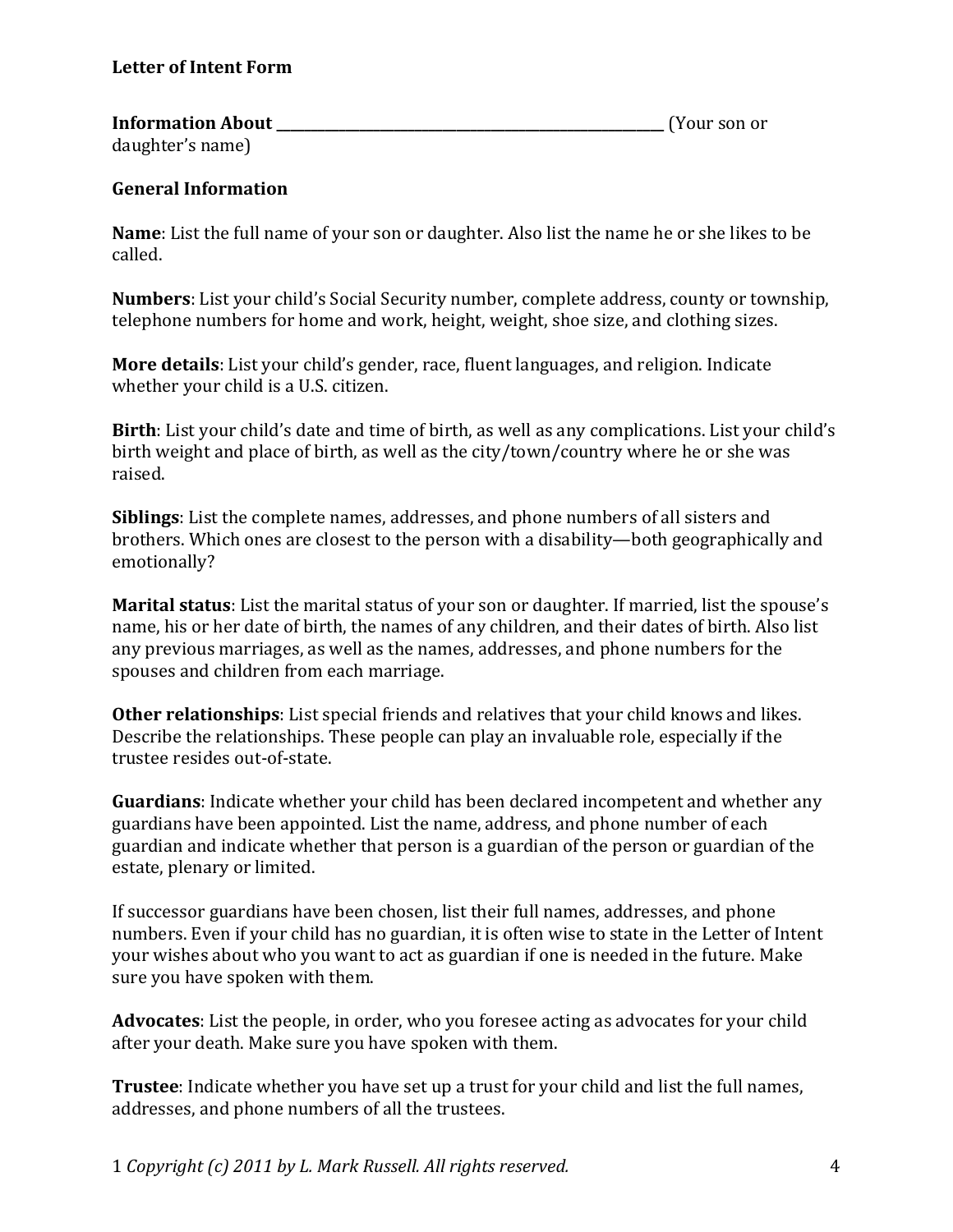**Representative payee**: Indicate whether your son or daughter has or needs a representative payee to manage public entitlements, such as Supplemental Security Income or Social Security.

**Power of attorney**: If anyone has power of attorney for your son or daughter, list the person's full name, address, and phone number. Indicate whether this is a durable power of attorney.

**Final arrangements**: Describe any arrangements that have been made for your child's funeral and burial. List the full names of companies or individuals, their addresses, and phone numbers. Also list all payments made and specify what is covered. In the absence of specific arrangements, indicate your preferences for cremation or burial. Should there be a church service? If the preference is for burial, what is the best site? Should there be a monument? If cremation is the choice, what should be done with the remains?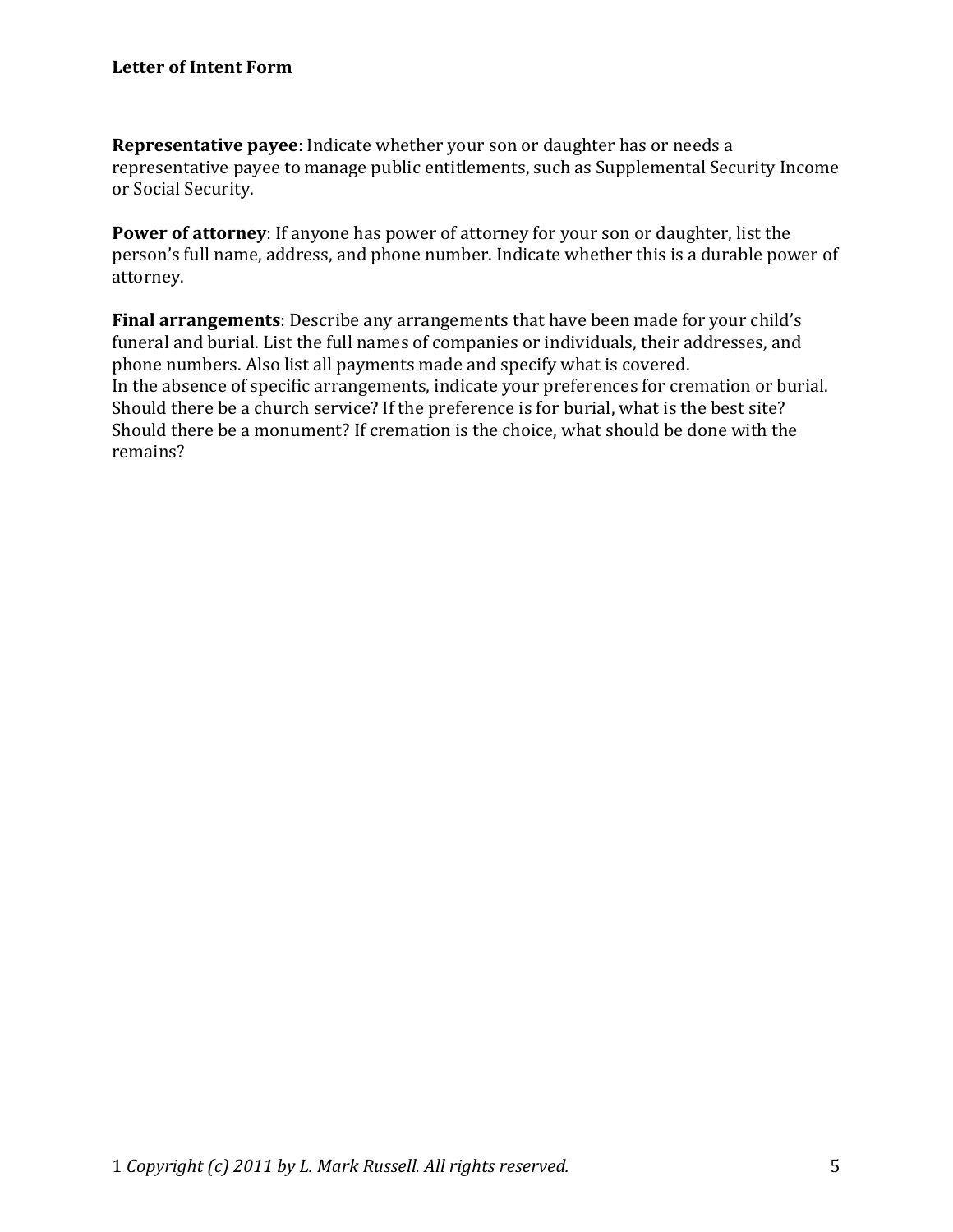# **Medical History and Care**

**Diagnoses**: List the main diagnoses for your son or daughter's condition, such as autism, cerebral palsy, Down syndrome, epilepsy, impairment due to age, learning disorder, an intellectual disability, neurological disorder, physical disabilities, psychiatric disorder, or an undetermined problem.

**Seizures**: Indicate the seizure history of your son or daughter: no seizures; no seizures in the past two years; seizures under control; seizures in the past two years, but not in the past year; or seizures currently. Does anything act as a "trigger" for increased seizure activity?

**Functioning**: Indicate your child's intellectual functioning level (Mild, moderate, severe, profound, undetermined, etc.).

**Vision**: Indicate the status of your child's vision: normal, normal with glasses, impaired, legally blind, without functional vision, etc. List the date of the last eye test and what was listed on any prescription for eyeglasses.

**Hearing**: Indicate the status of your child's hearing: normal, normal with a hearing aid, impaired, deaf, etc.

**Speech**: Indicate the status of your child's speech: normal; impaired, yet understandable; requires sign language; requires use of communication device; non-communicative, etc. If your child is non-verbal, specify the techniques you use for communication.

**Mobility**: Indicate the level of your child's mobility: normal; impaired, yet self-ambulatory; requires some use of wheelchair or other assistance; dependent on wheelchair or other assistance; without mobility, etc.

**Blood**: List your child's blood type and any special problems concerning blood.

**Insurance**: List the type, amount, and policy number for the medical insurance covering your son or daughter. What is included in this coverage now? Indicate how this would change upon the death of either parent. Make sure you include Medicare and Medicaid, if relevant.

**Current physicians**: List your child's current physicians, including specialists. Include their full names, types of practice, addresses, phone numbers, the average number of times your child visits them each year, the total charges from each doctor during the last year, and the amounts not covered by a third party, such as insurance (including Medicare or Medicaid).

**Previous physicians**: List their full names, addresses, phone numbers, the type of practice, and the most common reasons they saw your child. Describe any important findings or treatment. Explain why you no longer choose to consult them.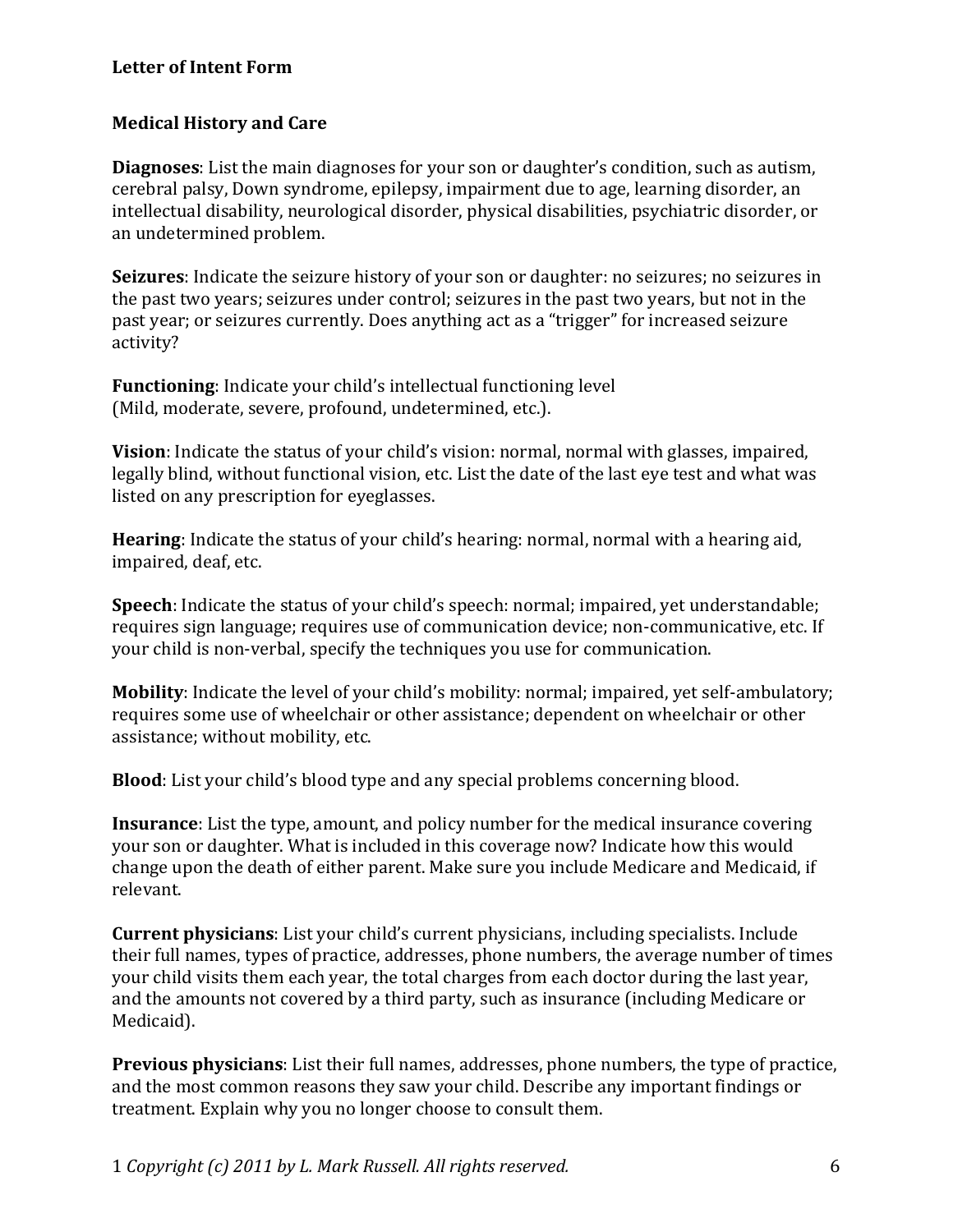**Dentist**: List the name, address, and phone number of your child's dentist, as well as the frequency of exams. Indicate what special treatments or recommendations the dentist has made. Also list the best alternatives for dental care in case the current dentist is no longer available.

**Nursing needs**: Indicate your child's need for nursing care. List the reasons, procedures, nursing skill required, etc. Is this care usually provided at home, at a clinic, or in a doctor's office?

**Mental health**: If your child has visited a psychiatrist, psychologist, or mental health counselor, list the name of each profession- al, the frequency of visits, and the goals of the sessions. What types of therapy have been successful? What types have not worked?

**Therapy**: Does your son or daughter go to therapy (physical, speech, or occupational)? List the purpose of each type of therapy, as well as the name, address, and phone number of each therapist. What assistive devices have been helpful? Has an occupational therapist evaluated your home to assist you in making it more accessible for your child?

**Diagnostic testing**: List information about all diagnostic testing of your son or daughter in the past: the name of the individual and/or organization administering the test, address, phone number, testing dates, and summary of findings. How often do you recommend that diagnostic testing be done? Where?

**Genetic testing**: List the findings of all genetic testing of your child and relatives. Also list the name of the individual and/or organization performing the tests, address, phone number, and the testing dates.

**Immunizations**: List the type and dates of all immunizations.

**Diseases**: List all childhood diseases and the date of their occurrence. List any other infectious diseases your child has had in the past. List any infectious diseases your child currently has. Has your child been diagnosed as a carrier for any disease?

**Allergies**: List all allergies and current treatments. Describe past treatments and their effectiveness.

**Other problems**: Describe any special problems your child has, such as bad reactions to the sun or staph infections if he or she becomes too warm.

**Procedures**: Describe any helpful hygiene procedures such as cleaning wax out of ears periodically, trimming toenails, or cleaning teeth. Are these procedures currently done at home or by a doctor or other professional? What do you recommend for the future?

**Operations**: List all operations and the dates and places of their occurrence.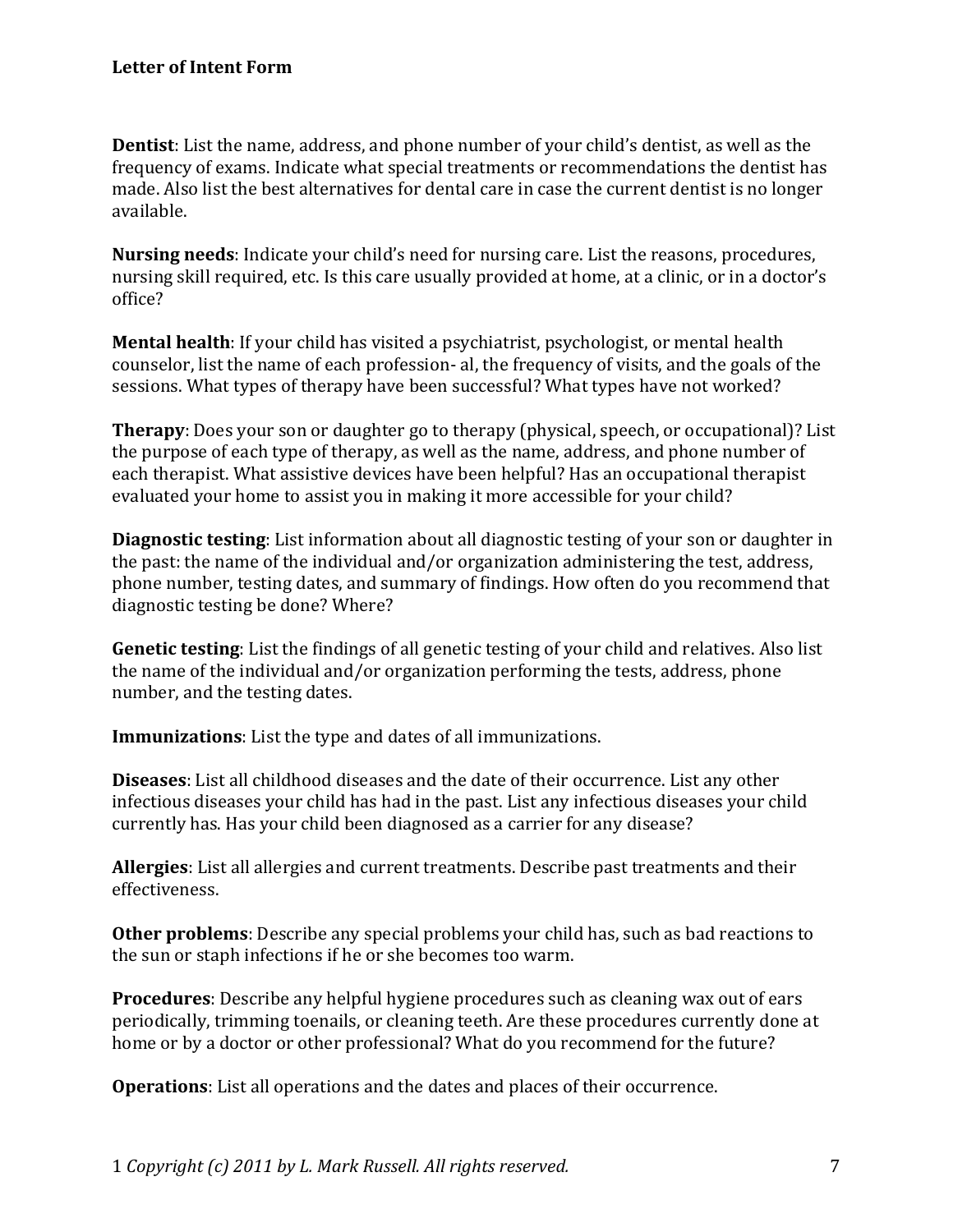**Hospitalization**: List any other periods of hospitalization your child has had. List the people you recommend to monitor your child's voluntary or involuntary hospitalizations and to act as liaison with doctors.

**Birth control**: If your son or daughter uses any kind of birth control pill or device, list the type, dates used, and doctor prescribing it.

**Devices**: Does your son or daughter need any adaptive or prosthetic devices, such as glasses, braces, shoes, hearing aids, or artificial limbs?

**Medication**: List all prescription medication currently being taken, plus the dosage and purpose of each one. Describe your feelings about the medications. List any particular medications that have proved effective for particular problems that have occurred frequently in the past and the doctor prescribing the medicine. List medications that have not worked well in the past and the reasons. Include medications that have caused allergic reactions.

**OTC**: List any over-the-counter medications that have proved helpful, such as vitamins or dandruff shampoo. Describe the conditions helped by these medications and the frequency of use.

**Monitoring**: Indicate whether your child needs someone to monitor the taking of medications or to apply ointments, etc. If so, who currently does this? What special qualifications would this person need?

**Procurement**: Does your child need someone to procure medications?

**Diet**: If your child has a special diet of any kind, please describe it in detail and indicate the reasons for the diet. If there is no special diet, you might want to include tips about what works well for avoiding weight gain and for following the general guidelines of a balanced, healthy diet. You might also describe the foods your child likes best and where the recipes for these foods can be found.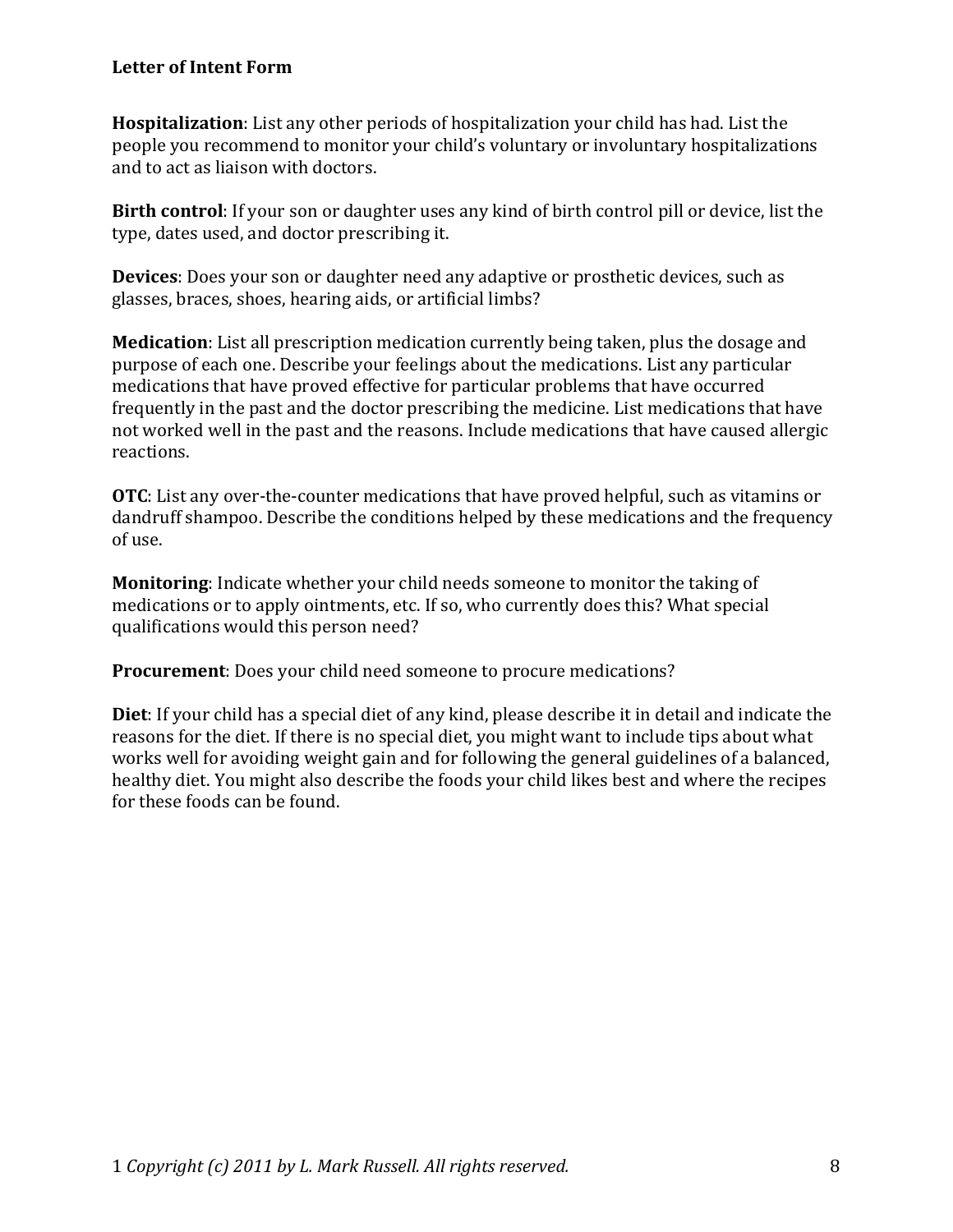| What Works Well for | Your son or |
|---------------------|-------------|
| daughter's name?)   |             |

# **Housing**

**Present**: Describe your son or daughter's current living situation and indicate its advantages and disadvantages.

**Past**: Describe past living situations. What worked? What didn't?

**Future**: Describe in detail any plans that have been made for your son or daughter's future living situation. Describe your idea of the best living arrangement for your child at various ages or stages. Prioritize your desires. For each age or stage, which of the following living arrangements would you prefer?

- A relative's home (Which relative?)
- Supported living in an apartment or house with hours of supervision
- A group home with no more than \_\_\_\_\_\_\_\_\_\_\_\_\_\_ residents
- A state institution (Which one?)
- A private institution (Which one?)
- Foster care for a child
- Adult foster care
- Parent-owned housing with hours of supervision
- Housing owned by your child with \_\_\_\_\_\_\_\_\_\_\_\_\_\_\_hours of supervision, etc.

**Size**: Indicate the minimum and maximum sizes of any residential option that you consider suitable.

**Adaptation**: Does the residence need to be adapted with ramps, grab bars, or other assistive devices?

**Community**: List the types of places that would need to be conveniently reached from your child's home. Include favorite restaurants, shopping areas, recreation areas, libraries, museums, banks, etc.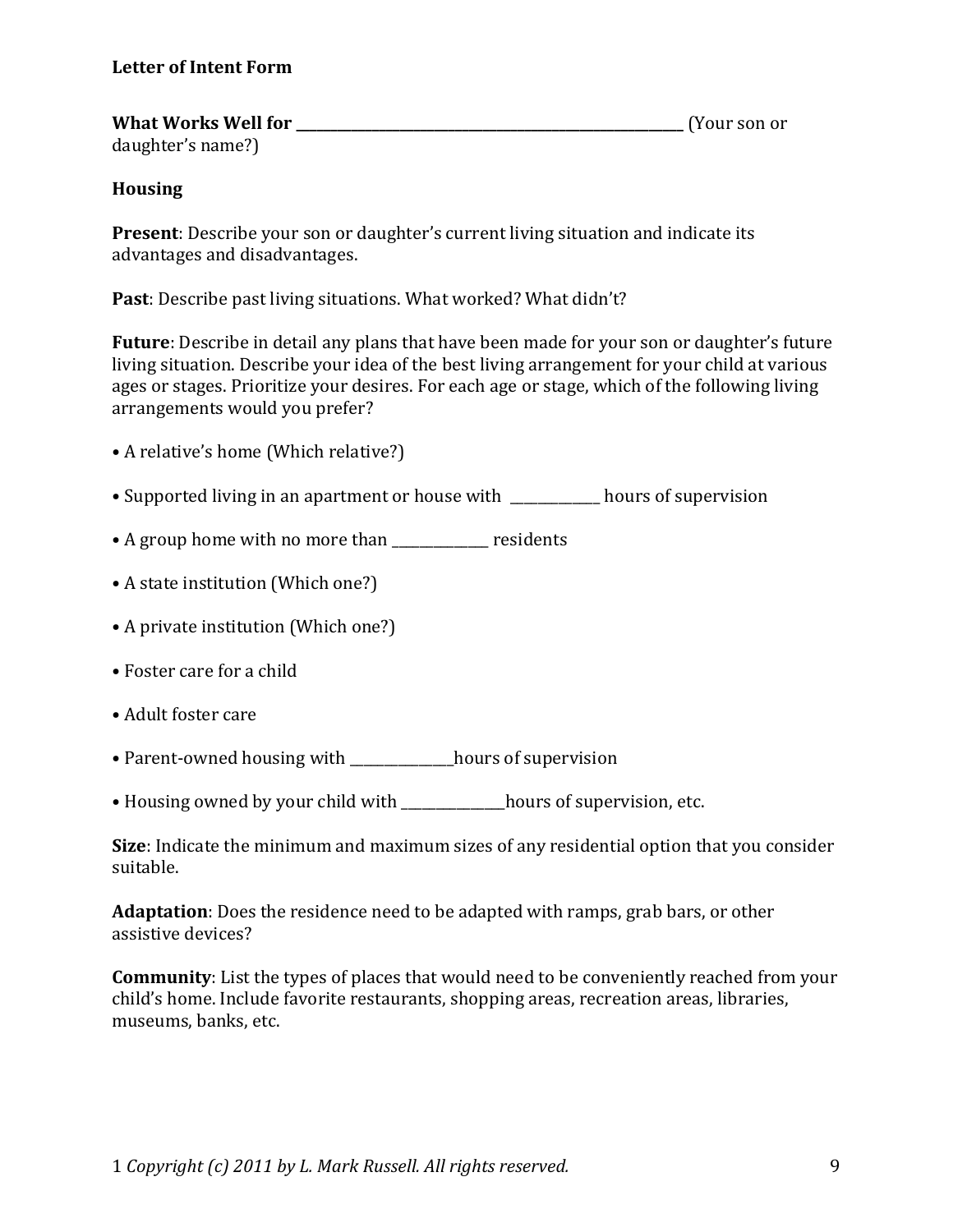# **Daily Living Skills**

**IPP**: Describe your child's current Individual Program Plan.

**Current activities**: Describe an average daily schedule. Also, describe activities usually done on "days off."

**Monitoring**: Discuss thoroughly whether your son or daughter needs someone to monitor or help with the following items:

• Self-care skills like personal hygiene or dressing.

• Domestic activities like housekeeping, cooking, shopping for clothes, doing laundry, or shopping for groceries and cleaning supplies.

- Transportation for daily commuting, recreational activities, and emergencies.
- Reinforcement of social and interpersonal activities with others to develop social skills.
- Other areas.

**Caregivers' attitudes**: Describe how you would like caregivers to treat matters like sanitation, social skills (including table manners, appearance, and relationships with the opposite sex). What values do you want caregivers to demonstrate?

**Self-esteem**: Describe how you best reinforce your son or daughter's self-esteem, discussing how you use praise and realistic goal setting.

**Sleep habits**: How much sleep does your son or daughter require? Does he or she have any special sleep habits or methods of waking up?

**Personal finances**: Indicate whether your son or daughter needs assistance with personal banking, bill payments, and budgeting. If so, how much help is needed?

**Allowance**: Indicate whether you recommend a personal allowance for your son or daughter. If so, how much? Also, list your recommendations about supervision of how the allowance is spent.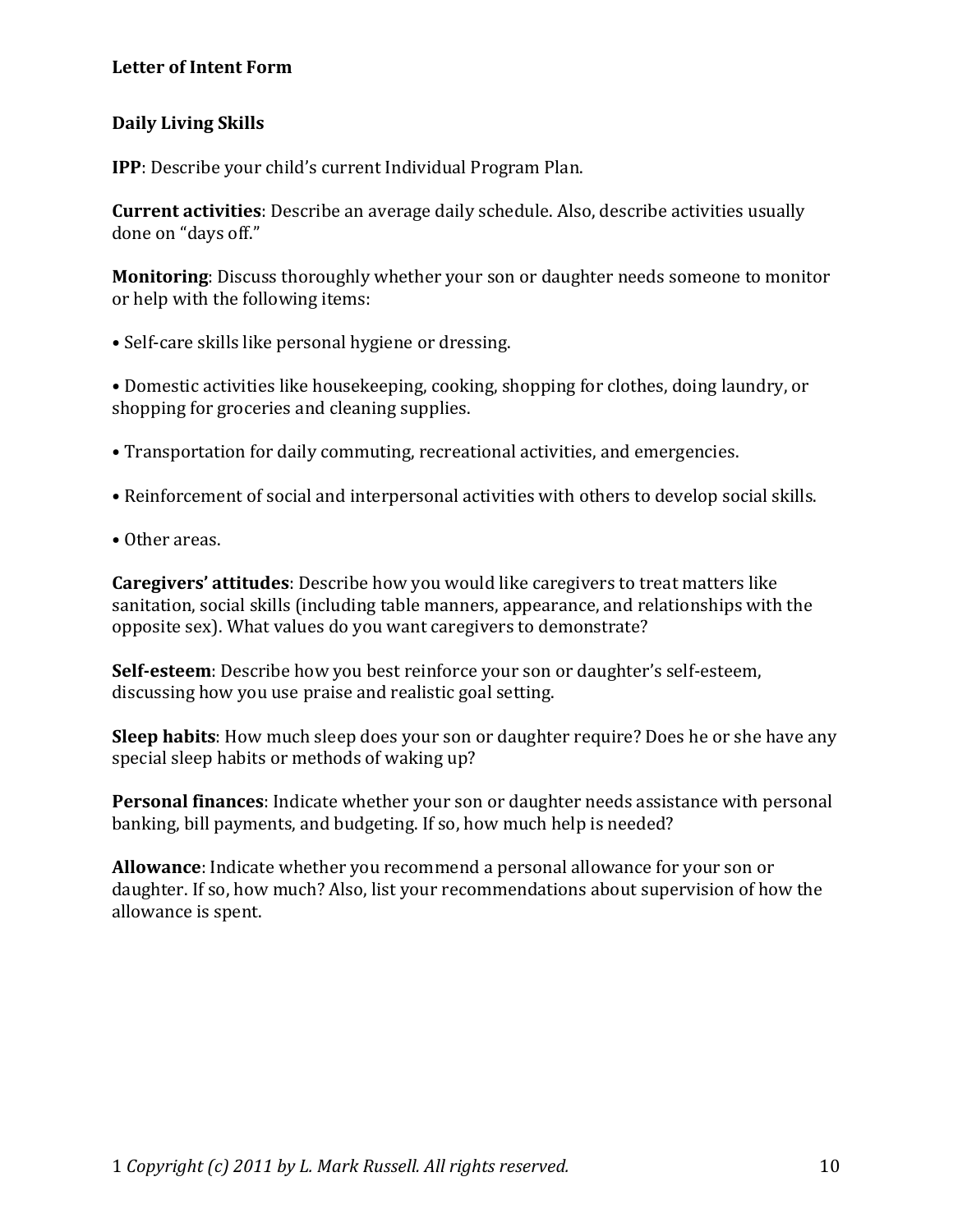# **Education**

**Schools**: List the schools your child has attended at various ages and the level of education completed in each program. Include early intervention, day care, and transition programs.

**Current programs**: List the specific programs, schools, and teachers your son or daughter has now. Include addresses and phone numbers.

**Academics**: Estimate the grade level of your son or daughter's academic skills in reading, writing, math, etc. List any special abilities.

**Emphasis**: Describe the type of educational emphasis (such as academic, vocational, or community-based) on which your son or daughter currently concentrates. What educational emphasis do you think would be best for the future?

**Integration**: Describe the extent that your child has been in regular classes or schools during his or her education. What are your desires for the future? What kinds of undesirable conditions would alter those desires?

## **Day Program or Work**

**Present**: Describe your son or daughter's current day program and/or job.

**Past**: Describe past experiences. What worked? What didn't? Why?

**Future**: Discuss future objectives. Prioritize your desires.

**Assistance**: Indicate to what extent, if any, your son or daughter needs assistance in searching for a job, in being trained, in becoming motivated, and in receiving support or supervision on the job.

#### **Leisure and Recreation**

**Structured recreation**: Describe your son or daughter's structured recreational activities. List favorite activities and the favorite people involved in each activity.

**Unstructured activities**: What are your child's favorite means of self-expression, interests, and skills (going to movies, listening to music, dancing, collecting baseball cards, painting, bowling, riding a bicycle, roller skating, etc.)? List the favorite people involved in each activity.

**Vacations**: Describe your son or daughter's favorite vacations. Who organizes them? How often do they occur, and when are they usually scheduled?

**Fitness**: If your son or daughter participates in a fitness program, please describe the type of program, as well as details about where and when it takes place and who oversees it.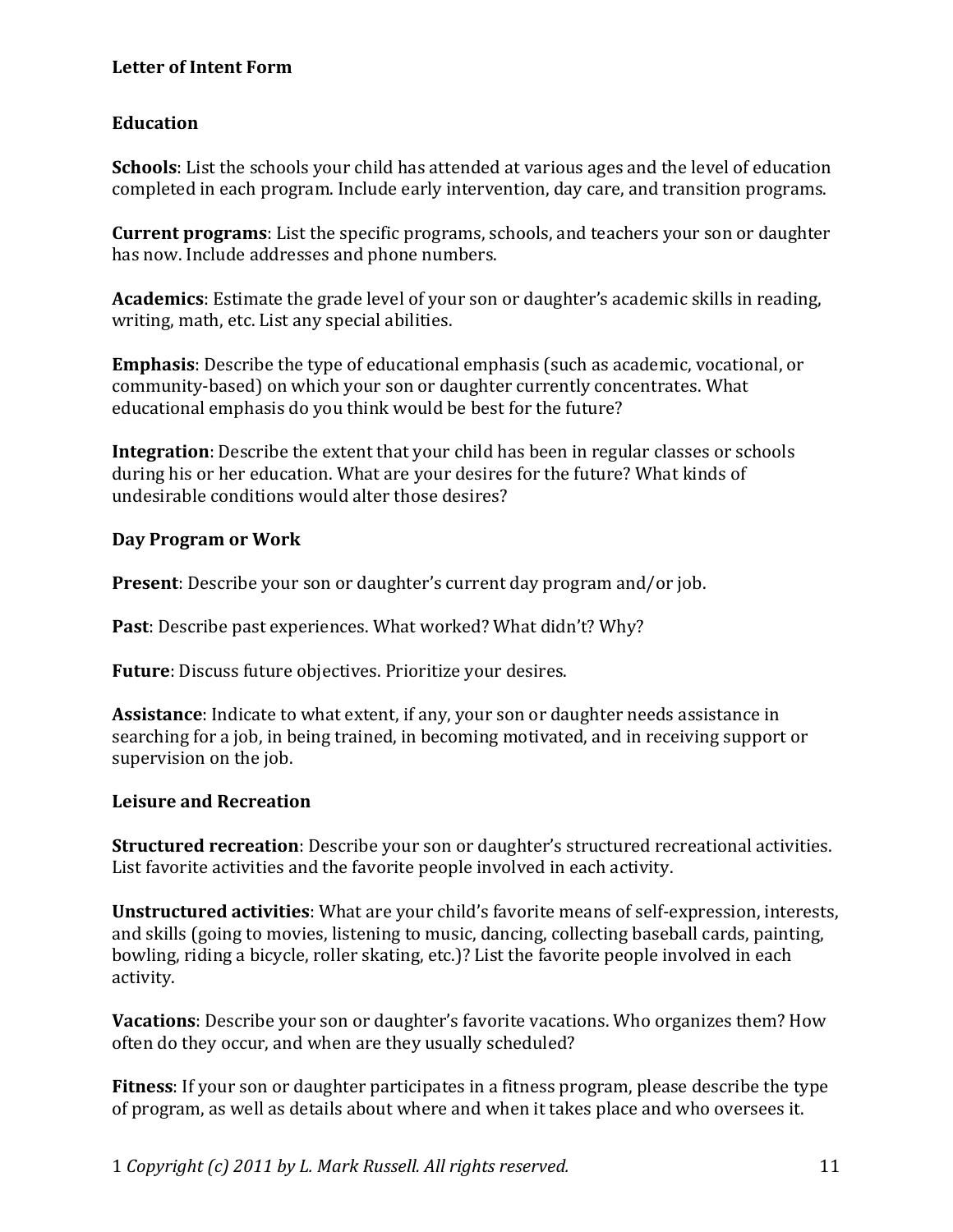# **Religion**

**Faith**: List the religion of your son or daughter, if any. Indicate any membership in a particular church or synagogue.

**Clergy**: List any ministers, priests, or rabbis familiar with your son or daughter. Include the names of the churches or synagogues involved and their addresses and phone numbers. Also indicate how often your child might like to be visited by these people.

**Participation**: Estimate how frequently your son or daughter would like to participate in services and other activities of the church or synagogue. Indicate how this might change over time. Also describe any major, valued events in the past.

#### **Rights and Values**

Please list the rights and values that should be accorded your son or daughter. Here are some examples of what you might list.

- To be free from harm, physical restraint, isolation, abuse, and excessive medication.
- To refuse behavior modification techniques that cause pain.
- To have age-appropriate clothing and appearance.

• To have staff, if any, demonstrate respect and caring and to refrain from using demeaning language.

## **Other**

Give an overview of your child's life and your feelings and vision about the future. Describe anything else future caregivers and friends should know about your son or daughter.